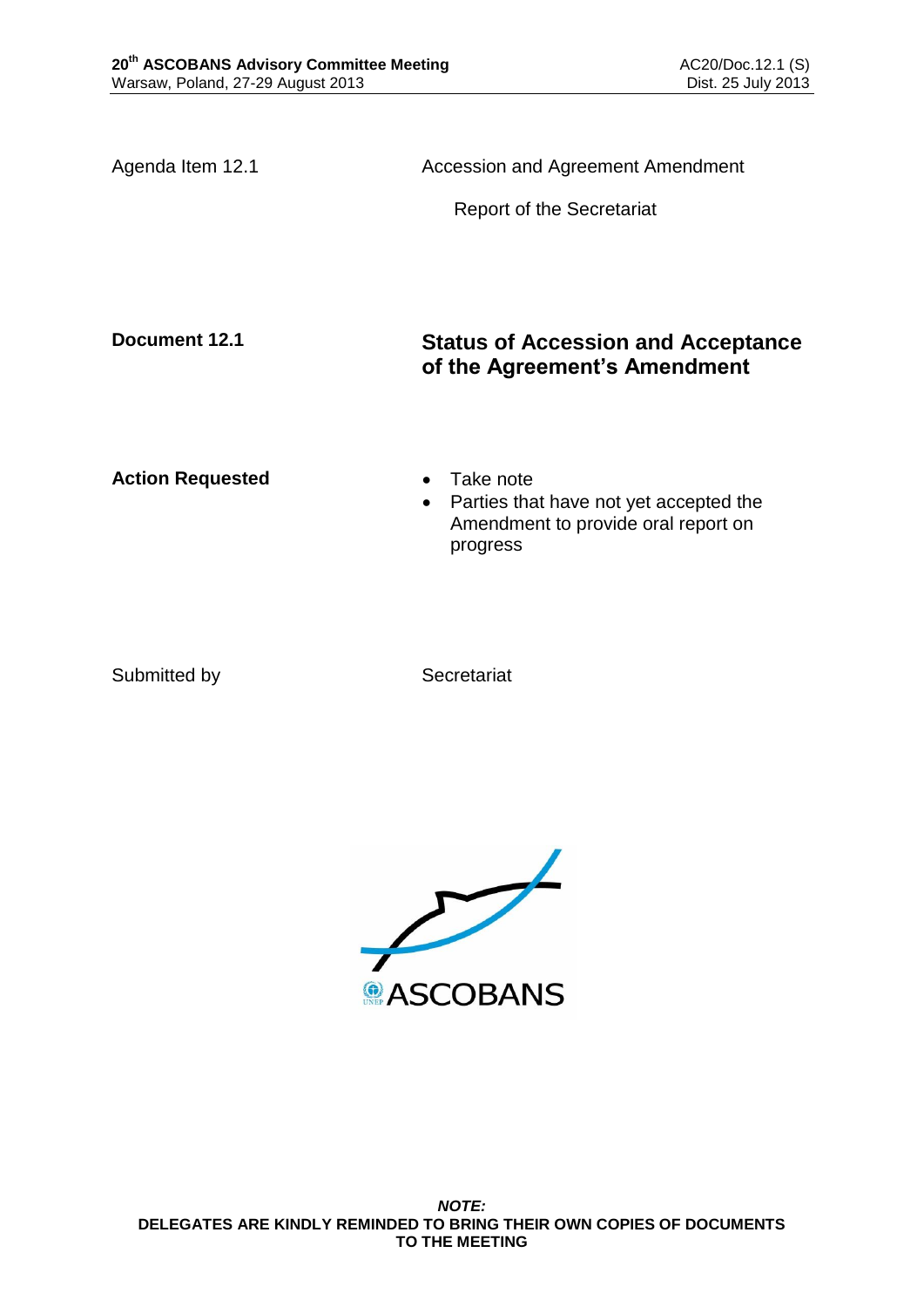# **Secretariat's Note**

This document contains the official status register for the ASCOBANS Agreement and its Amendment, as published by the Depositary on 25 July 2013.

Parties that have not yet accepted the Amendment will be given opportunity to update the meeting on progress made.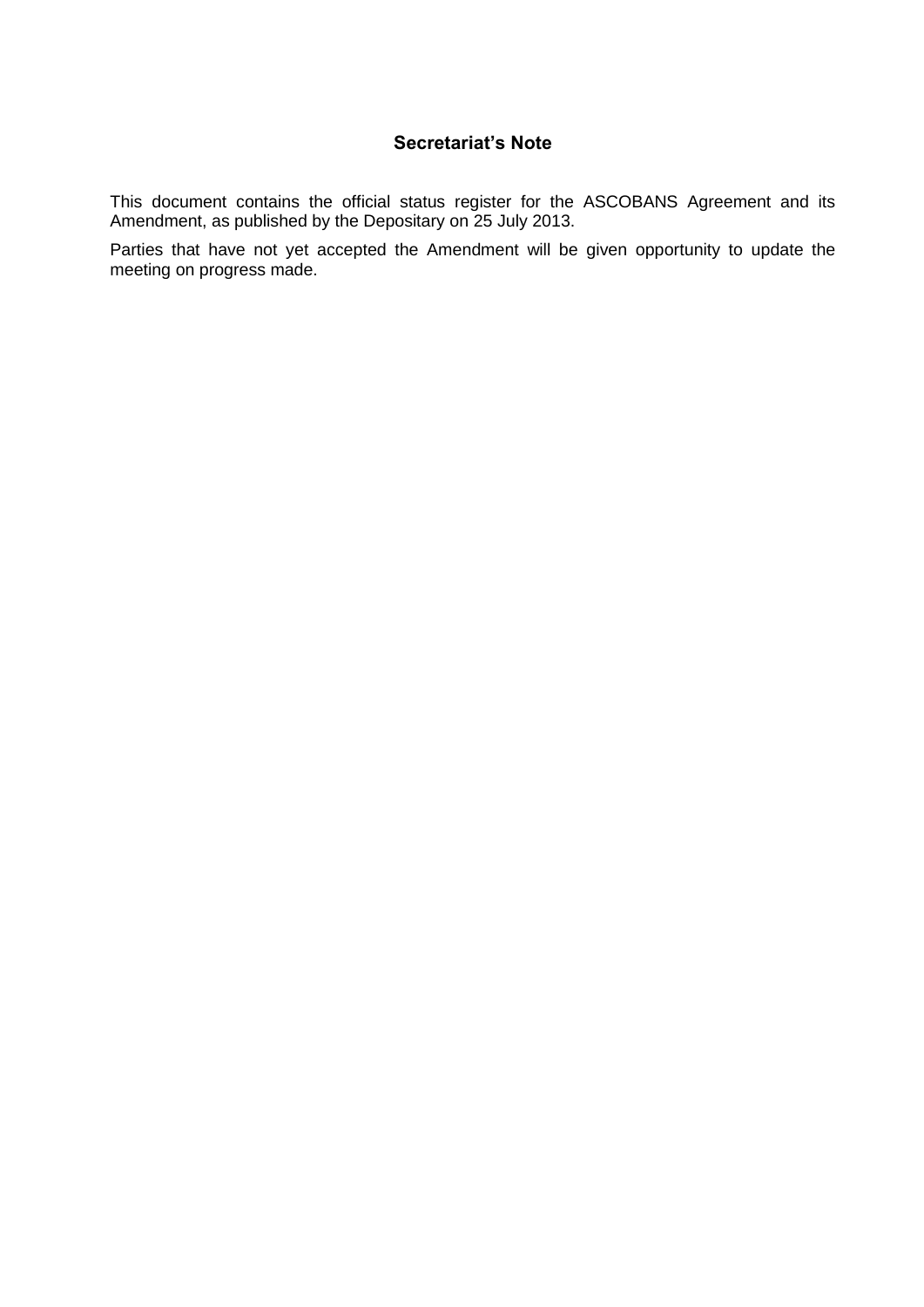# **9. AGREEMENT ON THE CONSERVATION OF SMALL CETACEANS OF THE BALTIC, NORTH EAST ATLANTIC, IRISH AND NORTH SEAS \***

## *New York, 17 March 1992*

**ENTRY INTO FORCE ENTRY INTO FORCE** 29 March 1994, in accordance with article 8(5).<sup>1</sup><br>**REGISTRATION:** 29 March 1994, No. 30865. **REGISTRATION:** 29 March 1994, No. 30865.<br>**STATUS:** Signatories: 6. Parties: 10. **STATUS:**  $\overline{S}$ :  $\overline{S}$ :  $\overline{S}$ :  $\overline{S}$ :  $\overline{S}$ :  $\overline{S}$ :  $\overline{S}$ :  $\overline{S}$ :  $\overline{S}$ :  $\overline{S}$ :  $\overline{S}$ :  $\overline{S}$ :  $\overline{S}$ :  $\overline{S}$ :  $\overline{S}$ :  $\overline{S}$ :  $\overline{S}$ :  $\overline{S}$ :  $\overline{S}$ :  $\overline{S}$ :  $\overline{S}$ :  $\$ **TEXT:** United Nations, *Treaty Series* , vol. 1772, p. 217; and C.N.338.1995.TREATIES-2 of 22 November 1995 (procès-verbal of rectification of the French authentic text).

*Note:* The Agreement was approved at Geneva on 13 September 1991, during the Third Meeting of the Conference of the Parties to the Convention on the Conservation of Migratory Species of Wild Animals pursuant to article IV (4) of the said Convention, which was done at Bonn on 23 June 1979 ("Bonn Convention"). The Agreement was open for signature at United Nations Headquarters in New York on 17 March 1992 and will remain open for signature at United Nations Headquarters until its entry into force.

\* The Amendment to the Agreement (see Chapter XXVII-9(a) herein), which entered into force on 3 February 2008, changed the name of the Agreement. The Agreement was previously known as "Agreement on the Conservation of Small Cetaceans of the Baltic and North Seas".

| Participant | <i>Signature</i> |      | <b>Definitive</b><br>$signature(s)$ ,<br>Ratification,<br>$Accession(a)$ ,<br>Acceptance(A),<br>$A$ <i>pproval</i> $(AA)$ |         | Participant                          | <i>Signature</i> |      | <b>Definitive</b><br>$signature(s)$ ,<br>Ratification,<br>$Accession(a)$ ,<br>Acceptance(A),<br>$A$ <i>pproval</i> $(AA)$ |         |
|-------------|------------------|------|---------------------------------------------------------------------------------------------------------------------------|---------|--------------------------------------|------------------|------|---------------------------------------------------------------------------------------------------------------------------|---------|
|             |                  | 1992 | 14 May                                                                                                                    | 1993    |                                      |                  | 1992 | 29 Dec                                                                                                                    | 1992 AA |
|             |                  | 1992 | 29 Dec                                                                                                                    | 1993 AA |                                      |                  |      | 18 Jan                                                                                                                    | 1996 a  |
|             |                  |      |                                                                                                                           |         |                                      |                  |      | 31 Mar                                                                                                                    | 1992 s  |
| Finland     |                  |      | 13 Sep                                                                                                                    | 1999 a  | United Kingdom of                    |                  |      |                                                                                                                           |         |
| France      |                  |      | 3 Oct                                                                                                                     | 2005a   | Great Britain and                    |                  |      |                                                                                                                           |         |
|             |                  | 1992 | 6 Oct                                                                                                                     | 1993    | Northern Ireland <sup>3</sup> 16 Apr |                  | 1992 | $13$ Jul                                                                                                                  | 1993    |
| Lithuania   |                  |      | $27$ Jun                                                                                                                  | 2005a   |                                      |                  |      |                                                                                                                           |         |

#### *Notes:*

<sup>1</sup> "Any State that becomes a Party to the Agreement after the entry into force of an Amendment shall, failing an expression of a different intention by that State:

a) be considered as a Party to the Agreement as amended; and

 b) be considered as a Party to the unamended Agreement in relation to any Party not bound by the Amendment."

<sup>2</sup> For the Kingdom in Europe.

<sup>3</sup> For the United Kingdom of Great Britain and the Bailiwick of Guernsey. For the Bailiwick of Jersey (notification received on 26 September 2002).